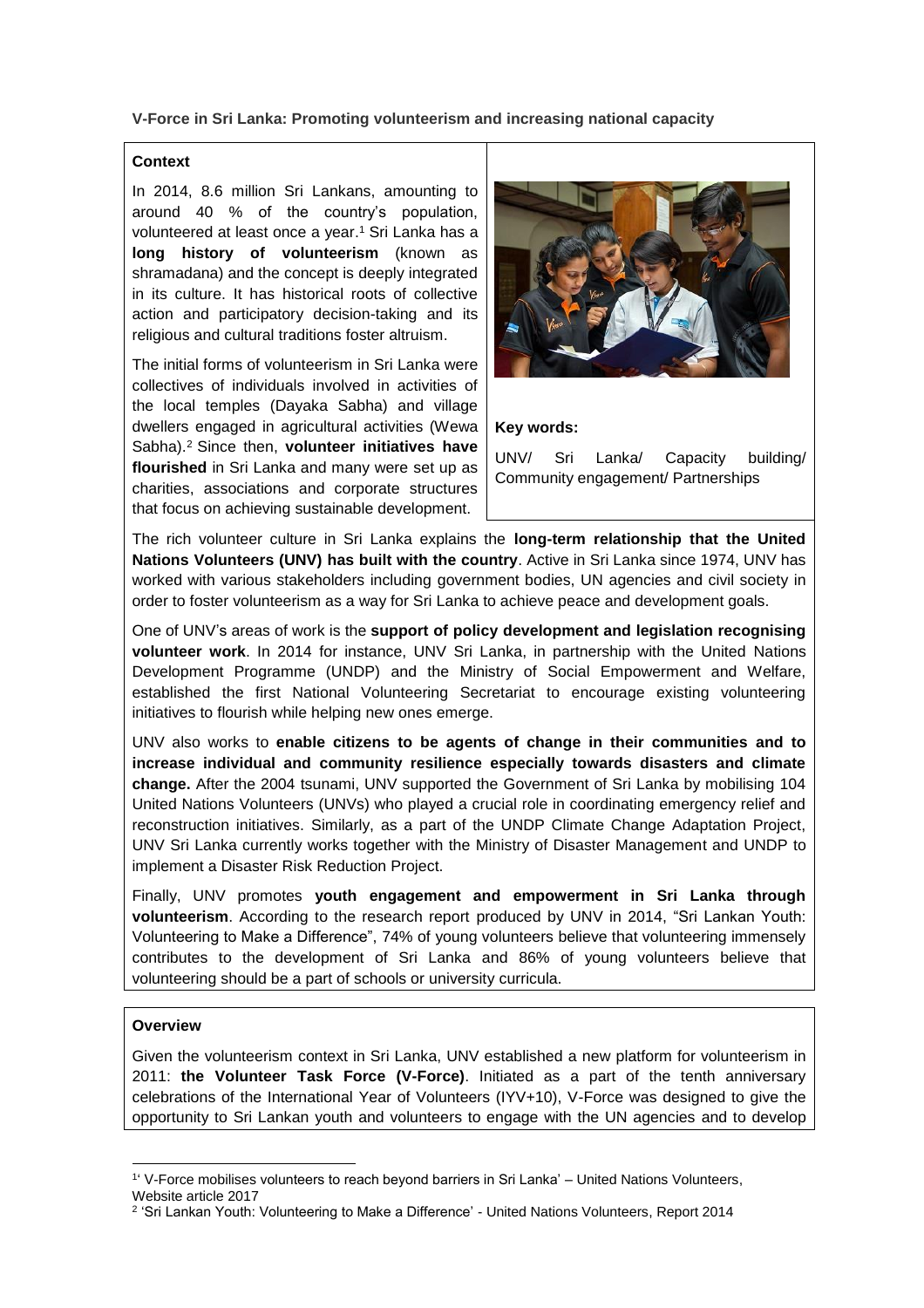their volunteer experience. At the same time, the idea was to increase Sri Lanka's national capacity by mobilising **volunteers in development and peace building** programmes.

When the initiative started, UNV Sri Lanka developed a specific modality for V-Force volunteers, which means that **they are not UNVs but local volunteers**. The **management system** of V-Force was designed to be simple and user friendly in order to foster engagement and facilitate mobilisation of volunteers. Citizens who wish to bring in their skills and participate in development programmes can register online to be part of a volunteer database. Once there is a request issued by UN agencies, the UNV team shares it with the V-Force database and potential volunteers can express their interest and register their response through an online form. V-Force started with a small group of 10 individuals and now the database has over 8,000 registered members.

Through V-Force, UNV Sri Lanka developed **strong relationships with UN agencies** since volunteers were always mobilised with a UN agency or in the framework of a UN supported project or initiative. At the same time, UNV Sri Lanka **built partnerships with many organisations** from private and public sectors in order to maximise V-Force impact. Partners include Cisco, the British Council in Sri Lanka, Amãna Takaful Insurance, the University of Colombo and Eastern University, all of which share the willingness to foster volunteerism as an opportunity for Sri Lankans, especially for young people. Setting common goals, the partnerships are beneficial for all stakeholders involved.

According to a feasibility study undertaken by UNV in 2017, most V-Force volunteers are young people or fresh graduates who perform different types of services. **Event coordination and support** is one of the services most in demand. V-Force volunteers have supported a number of UN events including the World Conference on Youth, Twinning Schools Project, V-Awards, International Youth Day, International Volunteer Day, UN Day and OPA Conference. **ICT** is another service line where volunteers are often deployed with 10% of the requests relating to website management, database development and other ICT-related tasks. Finally, **data gathering and analysis** is an area that has been receiving attention from UN Agencies in the past years.

## **Performance**

Each year, over 1,000 V-Force volunteers are mobilised to support UN entities, and key actors perceive them as highly beneficial for UN agencies, national stakeholders and UNV.

V-Force volunteers are given an opportunity **to contribute to and to learn about global peace and sustainable human development**. According to the feasibility study, over 50 % of registered volunteers believe that volunteering enables them to know more about the UN and its activities in Sri Lanka. At the same time, V-Force volunteers can put into practice their **knowledge and skills, as well as to build their capacities** through their assignments. Some 90% of registered members feel that V-Force allows them to further develop their knowledge and skills.

As volunteers are usually highly satisfied with their experience, volunteerism is a win-win concept and UN agencies also benefit from including V-Force volunteers in their activities. Volunteers increase UN agencies' capacities since they support their work in diverse areas such as project coordination, management, teamwork and effective communication. They also bring in their knowledge of the Sri Lankan context and thus often serve as agents of change in the communities where they work. In that sense, V-Force is a key resource for enabling **community level engagement** and it allows UN agencies to localise the Sustainable Development Goals (SDGs).

Apart from being highly beneficial for both volunteers and UN agencies, V-Force is a **platform that allows UNV to increase volunteer engagement and mobilisation** in Sri Lanka. Through the platform, UNV has the possibility of quickly mobilising and deploying many local volunteers to UN Agencies and thus to build effective partnerships with them. In terms of modalities, V-Force and the regular UNV modalities complement each other since national UNVs are usually recruited